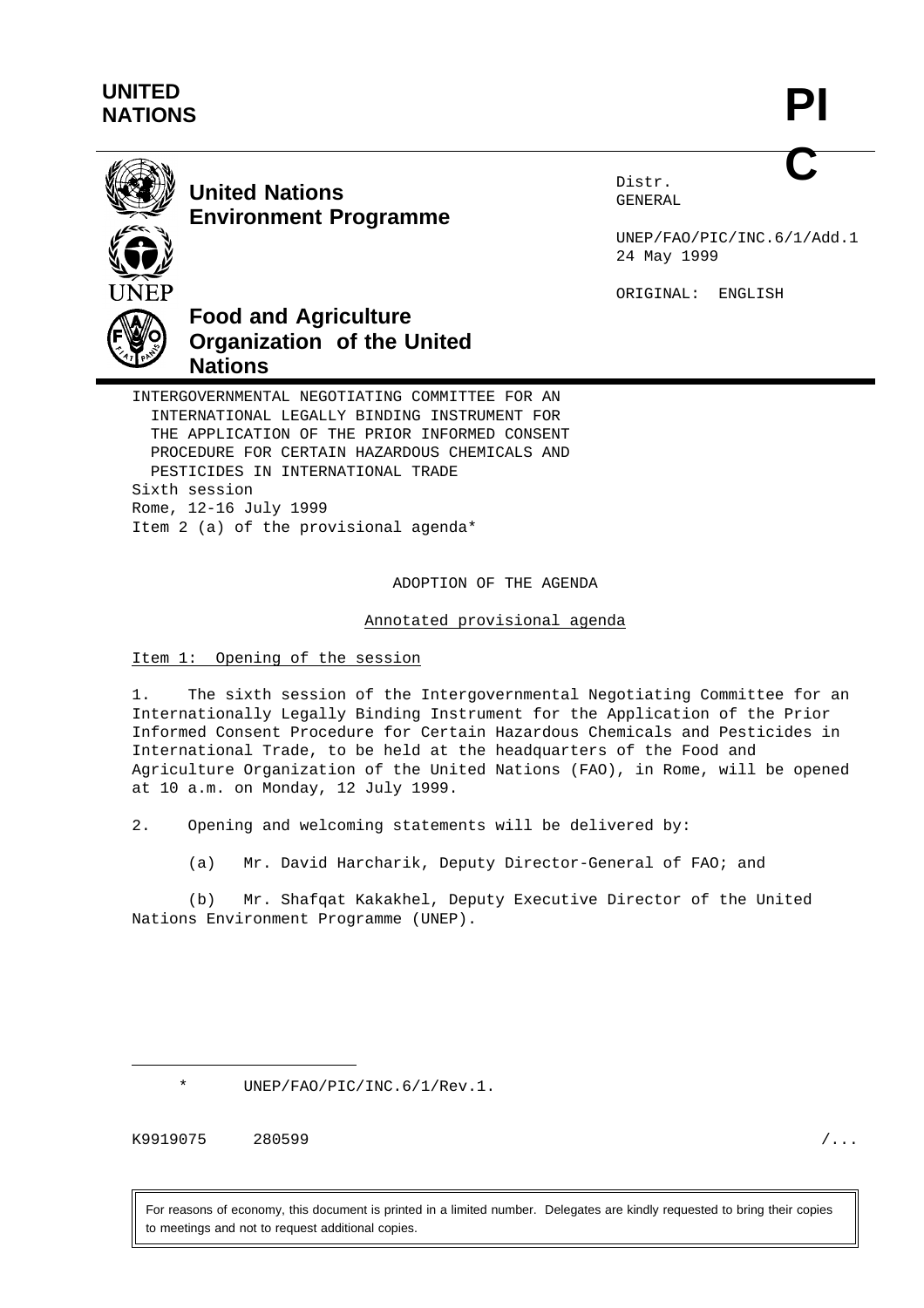UNEP/FAO/PIC/INC.6/1/Add.1 Page 2

#### Item 2: Organizational matters

#### (a) Adoption of the agenda

3. The Committee may wish to adopt its agenda on the basis of the provisional agenda as contained in document UNEP/FAO/PIC/INC.6/1/Rev.1.

#### (b) Organization of work

4. The Committee may wish to decide that it meets from 10 a.m. to 1 p.m. and from 3 p.m. to 6 p.m. every day from 12 to 16 July 1999, subject to adjustment as necessary.

Item 3: Activities of the Secretariat and review of the situation as regards extrabudgetary funds

5. The Committee has before it a note by the Secretariat on activities of the Secretariat in the interim period and review of the situation as regards the trust fund (UNEP/FAO/PIC/INC.6/3).

6. The Committee may wish to take note of the information presented in the Secretariat's note and:

(a) Make recommendations on the activities of the Secretariat and the proposed allocation of funds; and

(b) Decide on the mobilization of extrabudgetary funds during the interim period.

#### Item 4: Implementation of the interim Prior Informed Consent procedure

## (a) Definition and provisional adoption of the PIC regions

7. The Committee has before it a note by the Secretariat on definition and provisional adoption of the PIC regions (UNEP/FAO/PIC/INC.6/5).

8. The Committee may wish to consider the composition of the PIC regions and, as appropriate, adopt a decision on PIC regions, on an interim basis, pending its formal adoption by the Conference of Parties to the Convention at its first meeting.

#### (b) Establishment of an Interim Chemical Review Committee

9. The Committee has before it a note by the Secretariat on the establishment of an Interim Chemical Review Committee (UNEP/FAO/PIC/INC.6/4).

10. The Committee may wish to consider the information presented in the note by the Secretariat and, as appropriate, establish an Interim Chemical Review Committee .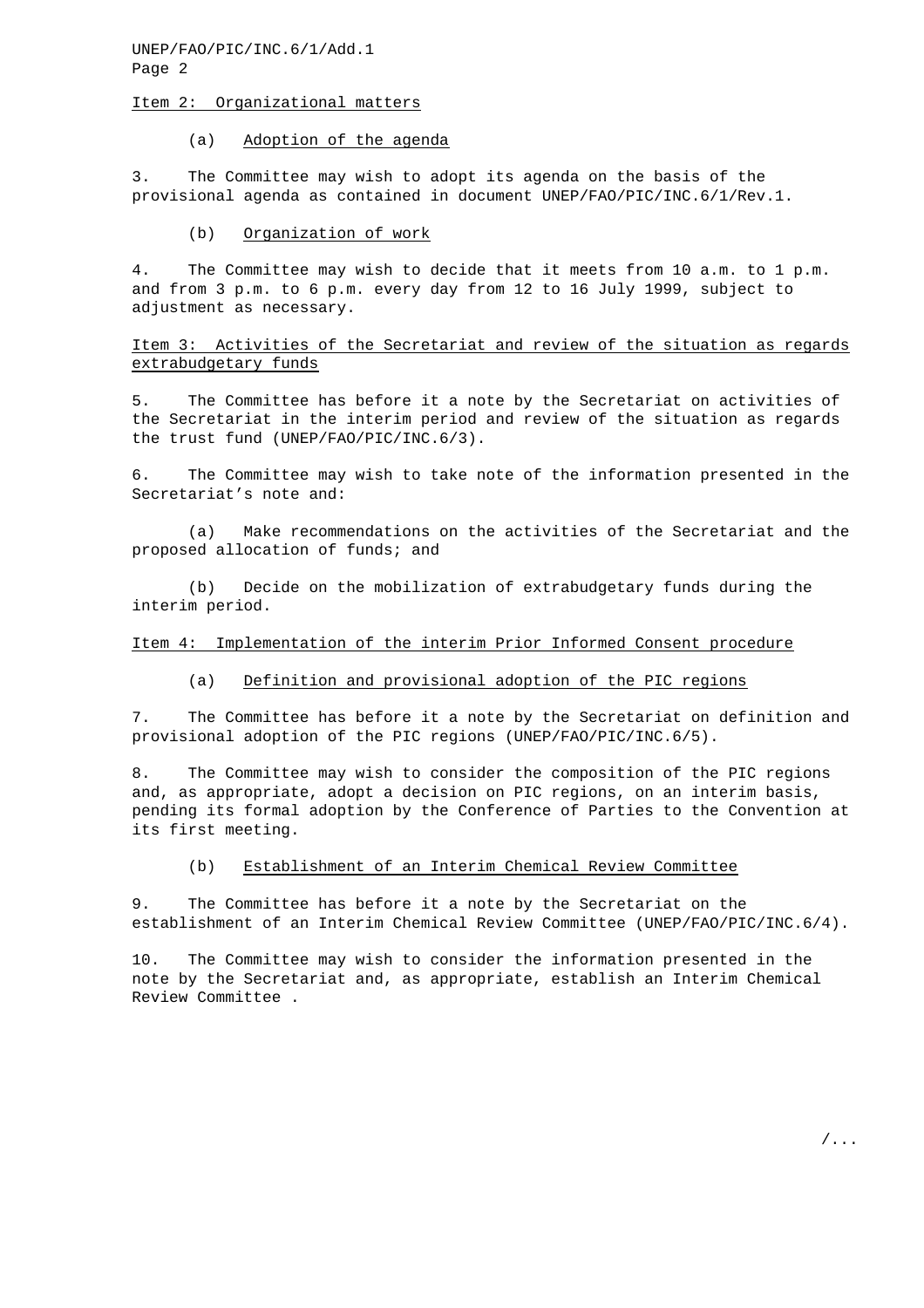## (c) Adoption of decision guidance documents for already identified chemicals

11. The Committee has before it a note by the Secretariat on adoption of decision guidance documents for already identified chemicals (UNEP/FAO/PIC/INC.6/6).

12. The Committee may wish to consider the information presented in the note by the Secretariat and, as appropriate, adopt decision guidance documents for the six already identified chemicals, thereby making them subject to the interim PIC procedure.

#### (d) Inclusion of chemicals in the interim PIC procedure

13. In paragraph 8 of its resolution on interim arrangements (UNEP/FAO/PIC/CONF/5, annex I, resolution 1), the Conference of Plenipotentiaries on the Convention decided that the Intergovernmental Negotiating Committee shall decide, between the date on which the Convention is opened for signature and the date of its entry into force, on the inclusion of any additional chemicals under the interim PIC procedure in accordance with the provisions of Articles 5, 6, 7 and 22 of the Convention. At of the time of the preparation of the present paper, however, no additional chemicals require such a decision.

## Item 5: Preparation for the Conference of the Parties

14. Before addressing matters of substance, the Conference of the Parties will be required to make appropriate decisions on institutional, procedural and legal matters relating to the conduct of its work. The Committee may wish to consider how to proceed with these items and provide appropriate guidance to the Secretariat.

## (a) Decisions required at the first meeting of the Conference of the Parties

15. The Committee has before it a note from the Secretariat on the work programme for the interim period (UNEP/FAO/PIC/INC.6/2). Chapter II, section A, of that note contains information on decisions required at the first meeting of the Conference of the Parties.

16. The Committee may wish to consider these issues and invite the Secretariat to draft appropriate papers for consideration at its seventh session.

## (b) Functions of the Conference of the Parties where the Committee may wish to take action

17. Chapter II, section B, of the above-mentioned note by the Secretariat on the work programme for the interim period provides background information on functions of the Conference of the Parties in respect of which the Intergovernmental Negotiating Committee may wish to take action.

18. The Committee may wish to consider the issues set forth in the note by the Secretariat.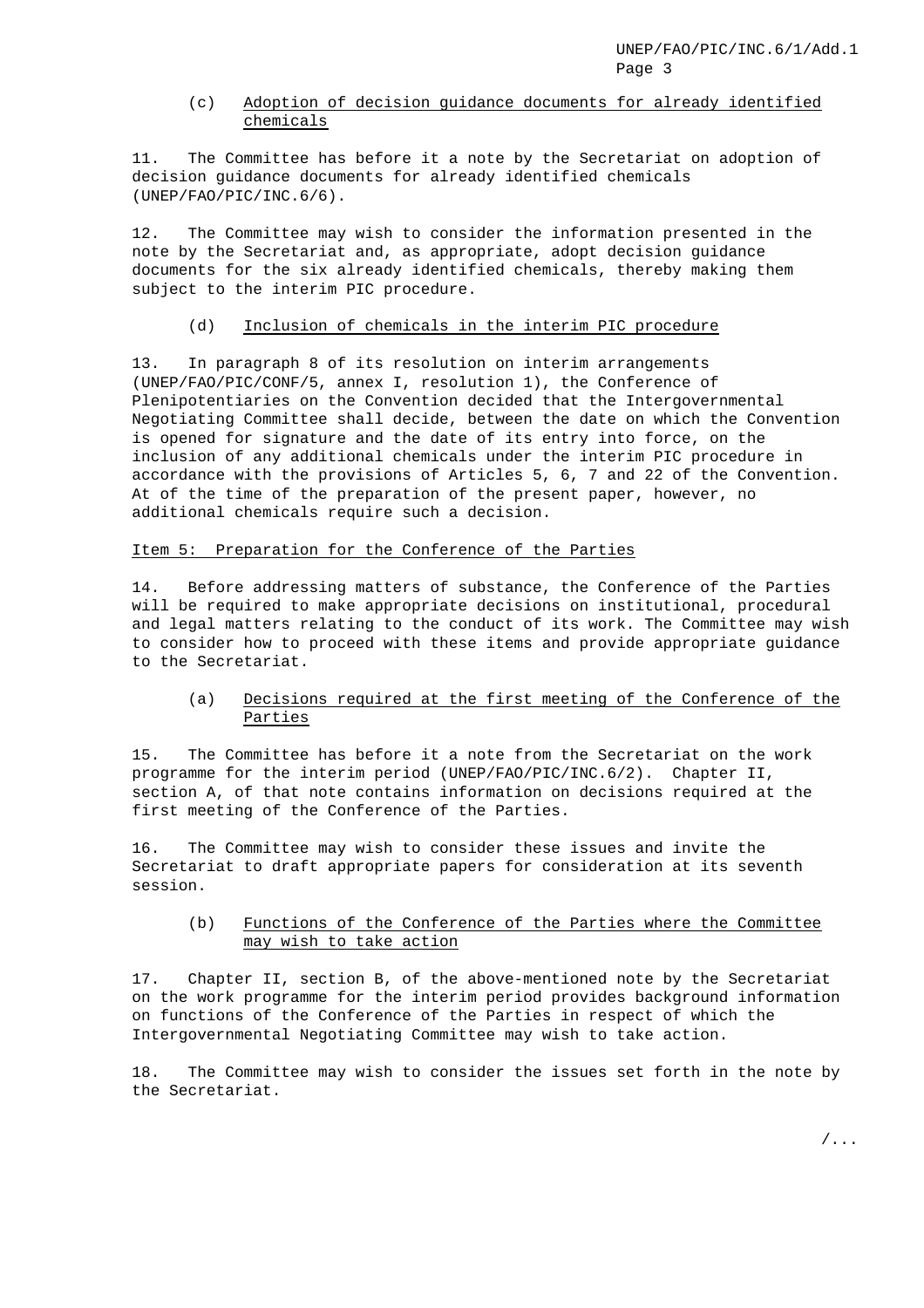UNEP/FAO/PIC/INC.6/1/Add.1 Page 4

#### (c) Other functions of the Conference of the Parties

19. Chapter II, section C, of the note by the Secretariat contains information on issues related to other functions of the Conference of the Parties.

20. The Committee may wish to consider these issues.

#### Item 6: Issues arising out of the Conference of Plenipotentiaries

#### (a) Support for implementation

21. Chapter III, section A, of the note by the Secretariat on the work programme for the interim period, contains information on the issue of support for implementation.

22. The Committee may wish to consider the concerns expressed by the group of African countries and other delegations, as reflected in paragraph 31 of the note by the Secretariat.

(b) Dispute settlement, illicit trafficking and responsibility and liability

23. Chapter III, section B, of the note by the Secretariat on the work programme for the interim period contains information on the issues of dispute settlement, illicit trafficking and responsibility and liability.

24. The Committee may wish to consider the concerns raised in this regard.

(c) Location of the Secretariat

25. Chapter III, section C, of the note by the Secretariat on the work programme for the interim period contains information on the issue of the location of the Secretariat.

26. The Committee may wish to consider the issues involved and invite the Secretariat to draft appropriate papers for consideration at its seventh session.

### Item 7: Status of signature and ratification of the Convention

27. The Committee will have before it a note by the Secretariat on the status of signature and ratification of the Convention (UNEP/FAO/PIC/INC.6/INF/1).

28. The Committee may wish to take note of the information presented and to call upon States and upon regional economic integration organizations entitled to do so, to consider signing and ratifying, accepting or approving the Convention, if they have not yet done so, with a view to bringing it into force as soon as possible.